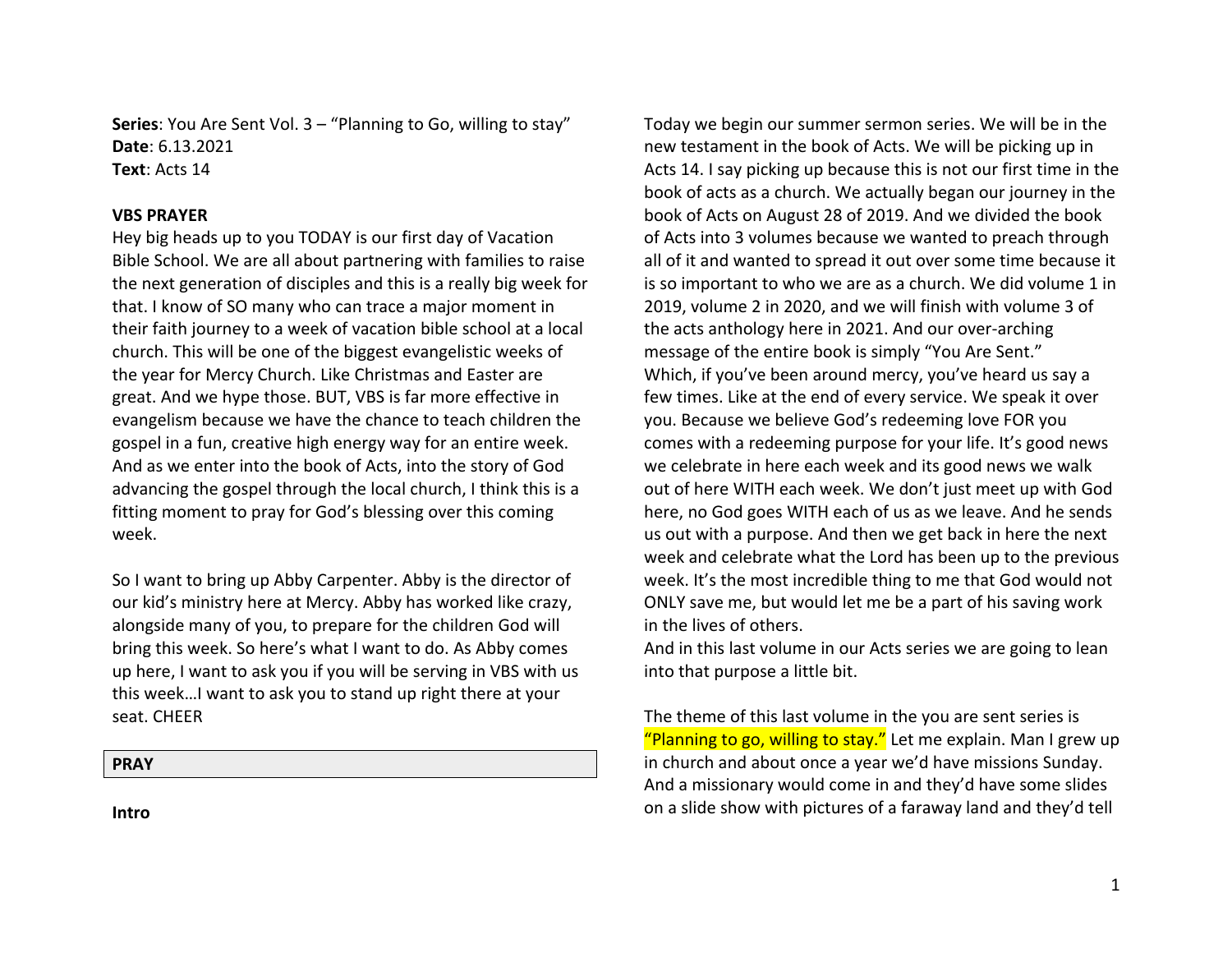stories of what God is doing there. Then they'd say something like...maybe God is calling you to go. And our church might do a mission trip once a year and the pastor would say "maybe God is calling you to go." But I never really planned to go. Maybe. But how would I really know if God was calling me to go? A couple of times I prayed about it but how could I really KNOW IF God was calling me to go? So opportunity after opportunity just went by me and I kind of developed a view of the go-ers as the elite navy seals of Christianity.

Then in college I read the book of Acts. And something hit me like a ton of bricks. The accounts of this church were of people who went. By and large they didn't wonder if they were called to go. They were planning to GO. Maybe "going" just meant to their neighbors or friends or even their own family members. Maybe it meant going to the sick person down the street. Maybe it meant going to a whole new country they'd never even seen before. They weren't just willing to go; they were planning to go. They were so sure that God had not forgotten them. That God had an awesome purpose for them, that they were planning for it. Planning to go. And I realize I'd been asking the wrong question about my life.

# Wrong Question: Is God calling me to go? **PAUSE** before revealing Right Question: **Where** is God calling me to go?

That's an important, and I think clarifying, change of mind. God has given me a purpose bigger than myself. I'm not supposed to wait to put my yes on the table to God's plan for my life. Instead I'm to put my yes on the table and let God put it on the map.

And what I believe God wants for mercy church is to be a people who aren't just willing to go if God calls. But who are planning to Go because we believe God HAS called us. Has invited us off the sidelines and into his mission to take announce his redeeming love to the whole world.

So the theme of Acts volume 3 is Planning to go, willing to stay. I'm planning to go. Go where he calls me. And maybe he's calling me to stay here in charlotte. But if that is true...staying is seeing my current situation as the bench where God has left me, and maybe he will put me in the game one day. No, if I'm staying it's because I'm being SENT BY God right here! The workplace & the neighborhood he's already placed me in. So either way I'm planning to go because when you embrace God's redeeming love and see God's redeeming calling on your life, staying isn't waiting, staying is going. Let's dive into Acts 14. As we get into it I believe this idea will start to get clearer and clearer.

Chapters 13 & 14 take us through the apostle Paul's first missionary journey. He has 3 of them that the back half of Acts will document for us and through his first one I want to show you what "planning to Go" looks like. Here in chapter 14 We are going to follow them to 3 different cities and as we do, you will see I want to show you 4 characteristics of a church where everyone is a go-er. And then I want to show you where the joy of going comes from.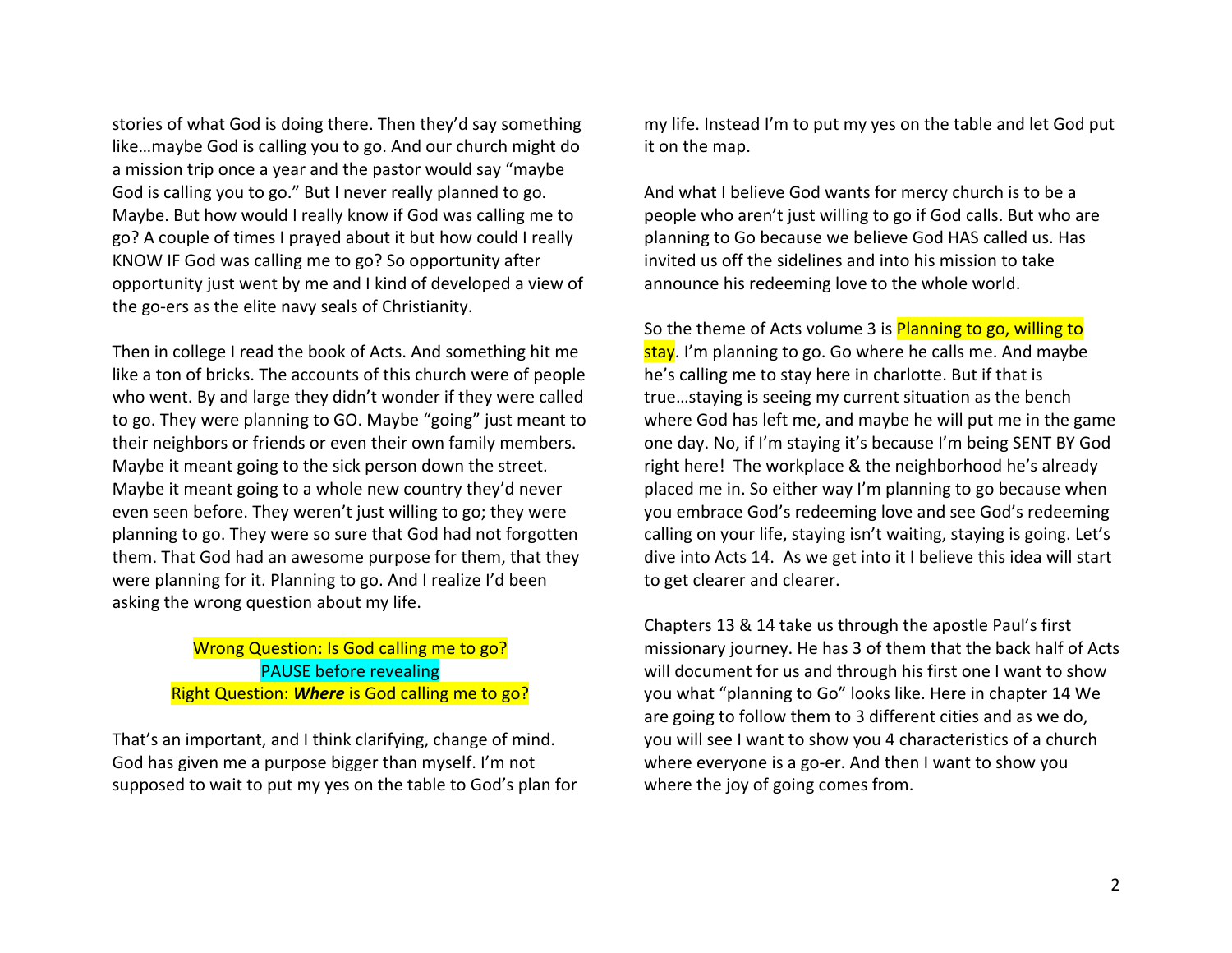1) In Iconium they entered the Jewish synagogue, as usual, and spoke in such a way that a great number of both Jews and Greeks believed.

They  $-$  this is the apostle Paul and his buddy Barnabas. We are picking up in Iconium, but chapter 13 documents a few stops since they set sail from Jerusalem. And the reason they are going is because of what God called them to at the beginning of Chapter 13.

2 As they were worshiping the Lord and fasting, the Holy Spirit said, "Set apart for me Barnabas and Saul for the work to which I have called them." 3 Then after they had fasted, prayed, and laid hands on them, they sent them off. -- Acts  $13:2 - 3$ 

I hope you see what I believe to be a model for how the Lord calls. The church together is worshipping in unity, fasting regularly. Praying together. And out of that healthy unity, the Lord sends out. That's why we strive so hard for unity here, for prayer here, and why we try to be open-handed with our people and resources. We want the Lord to use us to accomplish his mission! Well towards the end of chapter 13 Paul & Barnabas are not well received in Antioch. So they kick the dust off their feet and move on to Iconium. To the next town. And as they do, the church they planted in Antioch stays with joy. And the believers there get to work.

So here Paul & Barnabas are now in Iconium. It was a common practice to go into the Jewish synagogue. To speak in the power of God...that's the way they spoke. In the power of God. Something you will see in Acts. The gospel is the POWER

of God to save (Romans 1.16). And the Power of the Holy Spirit was upon them (Acts 2). That's why they are speaking in "a great way."

2 But the unbelieving Jews stirred up the Gentiles and poisoned their minds against the brothers.

When people start believing...some are not going to be happy. And they will try to poison the minds of new believers. "ARE YOU IN A CULT!?" "THEY HAVE BRAINWASHED YOU." "They don't care about you. They are using you." "They are bigoted. They are misogynist. They hate women, hate the queer community. You need to run away from them." These are the words of people who are threatened by someone's conversion to Christianity. Not everyone is going to believe. Some are though. And those that are will be in the hot seat for converting. Maybe its converting away from a certain faith. Or maybe its converting away from the secular faith. So the unbelievers try to convince the new believers they are wrong.

# 3 So they stayed there a long time and spoke boldly for the Lord, who testified to the message of his grace by enabling them to do signs and wonders.

Make sure you see the main character  $-$  The Lord. They spoke boldly. But the LORD testified to the message of his grace by enabling them to do signs and wonders. This is really  $important - SIGNS AND WONDERS - are done by the Lord to$ testify to the gospel. There's even a warning about using this power for other means in Acts 8. Simon tries to BUY this power from the apostles because he's enamored with it. It's even more powerful than the sorcery he used to practice. And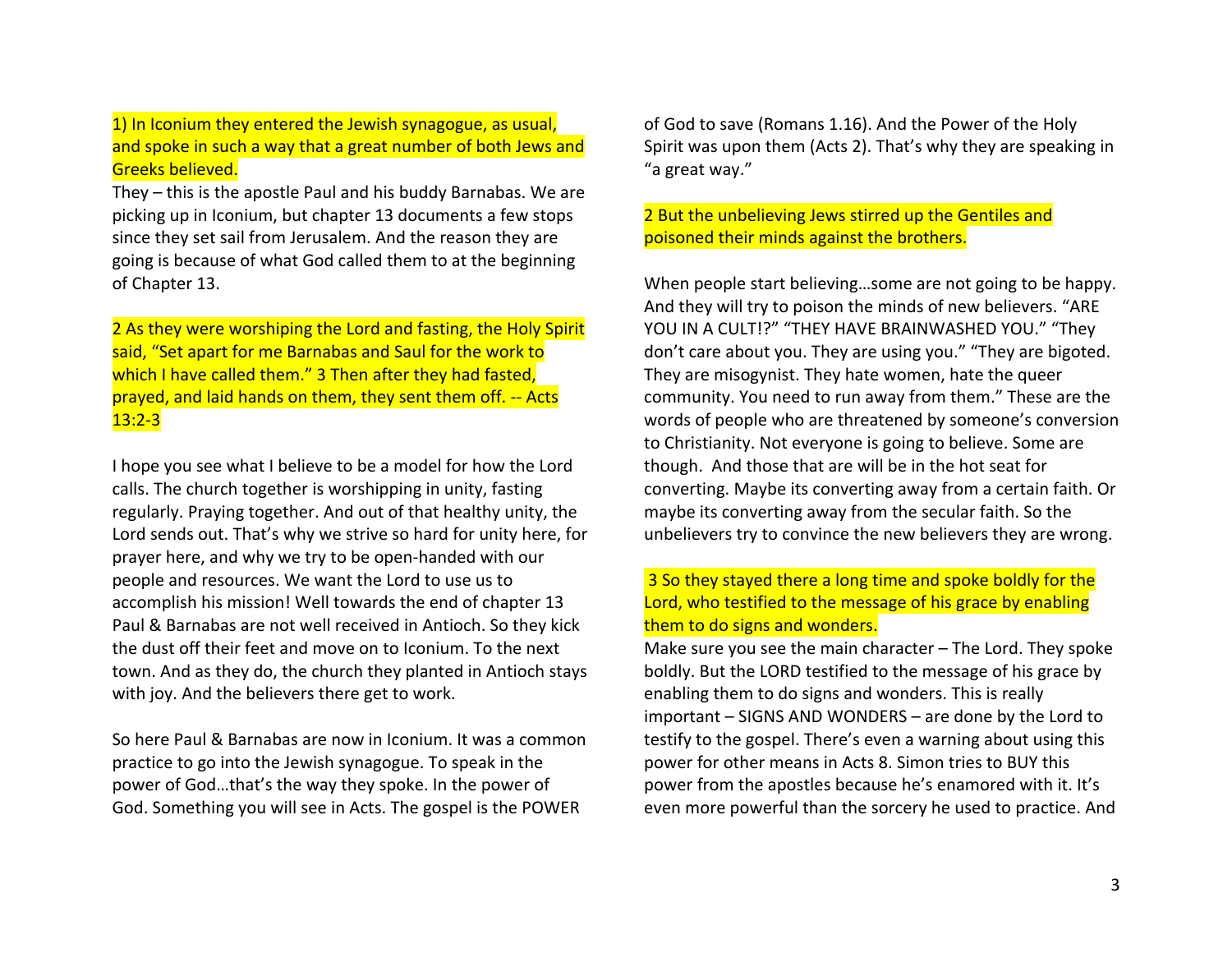he gets rebuked bigtime by the apostles. Because signs and wonders are for ONE PURPOSE  $-$  to testify to the gospel.

4 But the people of the city were divided, some siding with the Jews and others with the apostles. 5 When an attempt was made by both the Gentiles and Jews, with their rulers, to mistreat and stone them, 6 they found out about it and fled to the Lycaonian towns of Lystra and Derbe and to the surrounding countryside. 7 There they continued preaching the gospel.

There is a very common pattern to the new testament church. They preach, some believe, their lives get threatened, they either continue & are killed or they move on to the next town and preach again. Sometimes they get slowed down. But they are never silenced. And the more you try and silence them, the further the gospel spreads. That's what happens when you attempt to smash God's church. It just shatters into more pieces and scatters to more areas who then spread the good news wherever they go! I'll never forget learning the story of how the gospel spread in Cuba in the  $20<sup>th</sup>$  century. The communist regime rounded up the leading pastors on the island and put them all in the same prison to snuff out the movement. Many in the prison came to faith. So, they took a different strategy and sent each pastor to a different prison across the island.... The faith multiplied! You try to smash God's church, it will scatter.

### **Planning-to-go: Sharing the gospel...expectantly.**

Wherever these two guys went, they preached the gospel. That's the one thing they did virtually everywhere they went. They planned to preach. They found people of peace, they found spiritual and cultural centers of thought and they contextualized the gospel thoughtfully. But at the end of the day, they did all of this because they planned to share the gospel. The gospel is the announcement of God's redeeming love for you. That though you are a sinner God still loves you and offers you forgiveness from your sin. Christ died to pay for your sin and in Christ you are free! In Christ you are not your past sins. In Christ you are a child of God! In Christ you have the promise of heaven!

This is awesome news. And these guys were set apart, honored to be able to go and share this with people who hadn't heard it. God has called every disciple to this honor. Matthew 28. Therefore, go and make disciples. We are not all preachers. But we all can talk about Jesus with others. What if we got up in the morning planning to talk with people about **Jesus today?** Because that's our purpose. What if there was a joy waiting for you that you are missing out on because you aren't planning for it? Maybe you've been waiting or wondering if God is ever going to call you...and today I want to get that question answered loud and clear. He has called you! It's not if God calls you, but where he's calling you to go share the gospel. And let's EXPECT God to change a life today! When they shared, people believed! The more they shared, the more believed! I don't think you believe God can use you. And I'm like...he SAVED YOU didn't he? If you don't think you can do it...that's the whole problem. You can't. GOD can.

8 In Lystra a man was sitting who was without strength in his feet, had never walked, and had been lame from birth. 9 He listened as Paul spoke. After looking directly at him and seeing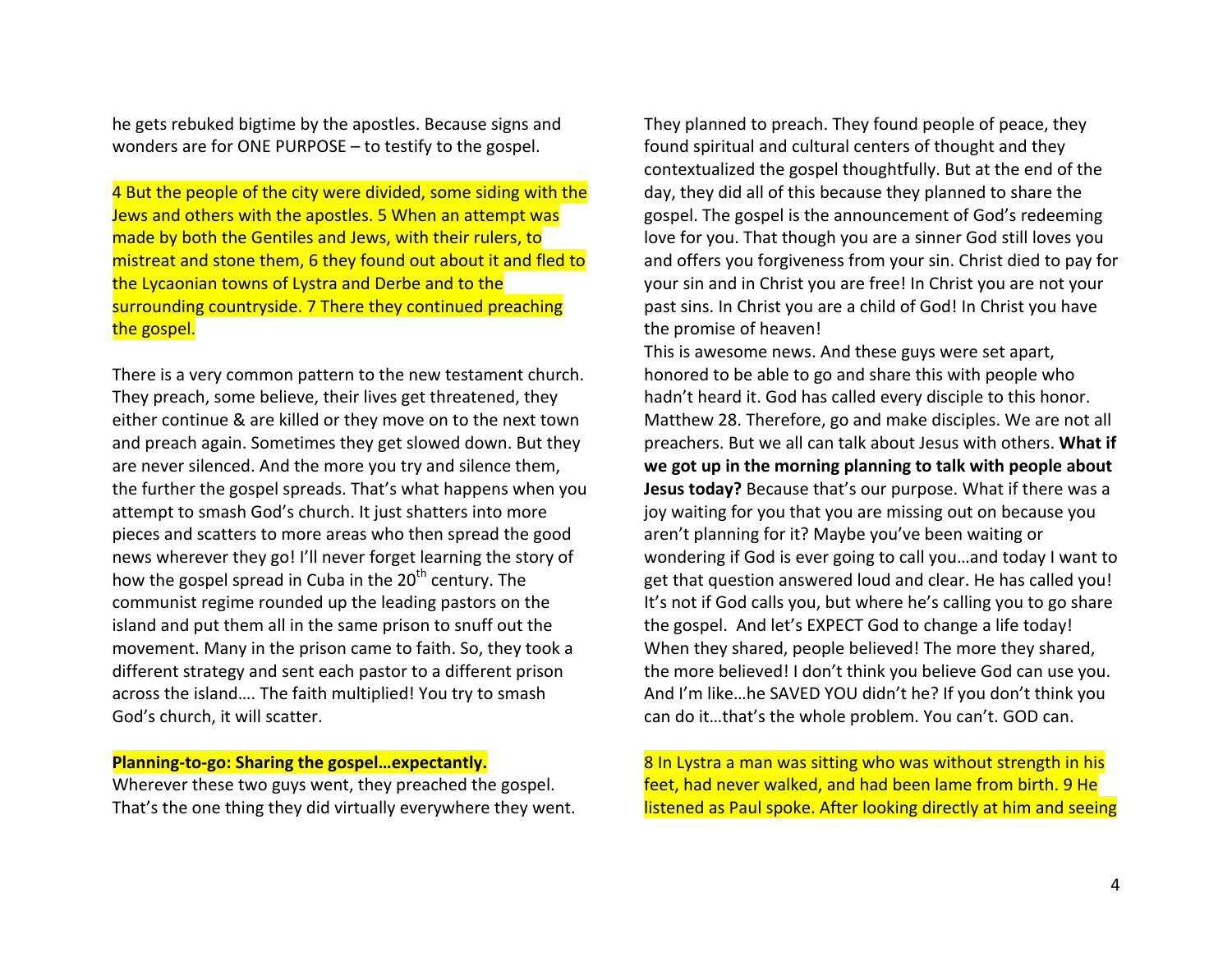that he had faith to be healed, 10 Paul said in a loud voice, "Stand up on your feet!" And he jumped up and began to walk around.<sup>1</sup>

The man had faith to be healed. He didn't necessarily desire salvation from his sins yet. That is usually what happens. The lame man in Luke 5, the lame man in Acts  $3$  – they wanted physical healing. Which is what ALL people want. How can Jesus help me with real problems in my life? And the power to HEAL gives evidence of the greater power  $-$  the power to save. That's what Jesus gets at in Luke 5 when he heals the paralyzed man. This guy is laying on a mat and his buddies lower him through a roof to get him to Jesus to be healed. Jesus looks at him and says...your sins are forgiven. The religious leaders are offended. YOU CAN'T Forgive sins only God can do that. So he says "which is easier to forgive sins or heal the sick? But so that you may know I have the power to forgive...here I will heal him." NOW that power is passed on to his church. And Paul sees this man has faith. The Lord grants Paul that sight. And that power. So he says get up.

The purpose in BOTH is that physical healing is a demonstration of God's power to perform spiritual, eternal healing. To heal you from your sin. To forgive you of your sin and reconcile you to God.

11 When the crowds saw what Paul had done, they shouted, saying in the Lycaonian language, "The gods have come down to us in human form!" 12 Barnabas they called Zeus, and Paul, Hermes, because he was the chief speaker. 13 The priest of Zeus, whose temple was just outside the town, brought bulls and wreaths to the gates because he intended, with the crowds, to offer sacrifice.

Before you think whoa these people are crazy...check yourself. These people are responding the only way they know how! They see power & they think...the gods we know of have come down in human form. Even Zeus the chief God is here. 'there is always a tendency to confuse the power that heals with the healer himself, and here the healer acts immediately to set the record straight'. $2$ 

14 The apostles Barnabas and Paul tore their robes when they heard this and rushed into the crowd, shouting, 15 "People! Why are you doing these things? We are people also, just like you, and we are proclaiming good news to you, that you turn from these worthless things to the living God, who made the heaven, the earth, the sea, and everything in them. 16 In past generations he allowed all the nations to go their own way, 17 although he did not leave himself without a witness, since he did what is good by giving you rain from heaven and fruitful seasons and filling you with food and your hearts with joy." 18

 

 $1$  Similar to Peter in Acts 3.1-10 and even Aneas in 9.32-35. & similar to Jesus in Luke 5.18-26

 $<sup>2</sup>$  Peterson, D. G. (2009). *The Acts of the Apostles* (p. 407).</sup> Grand Rapids, MI; Nottingham, England: William B. Eerdmans Publishing Company.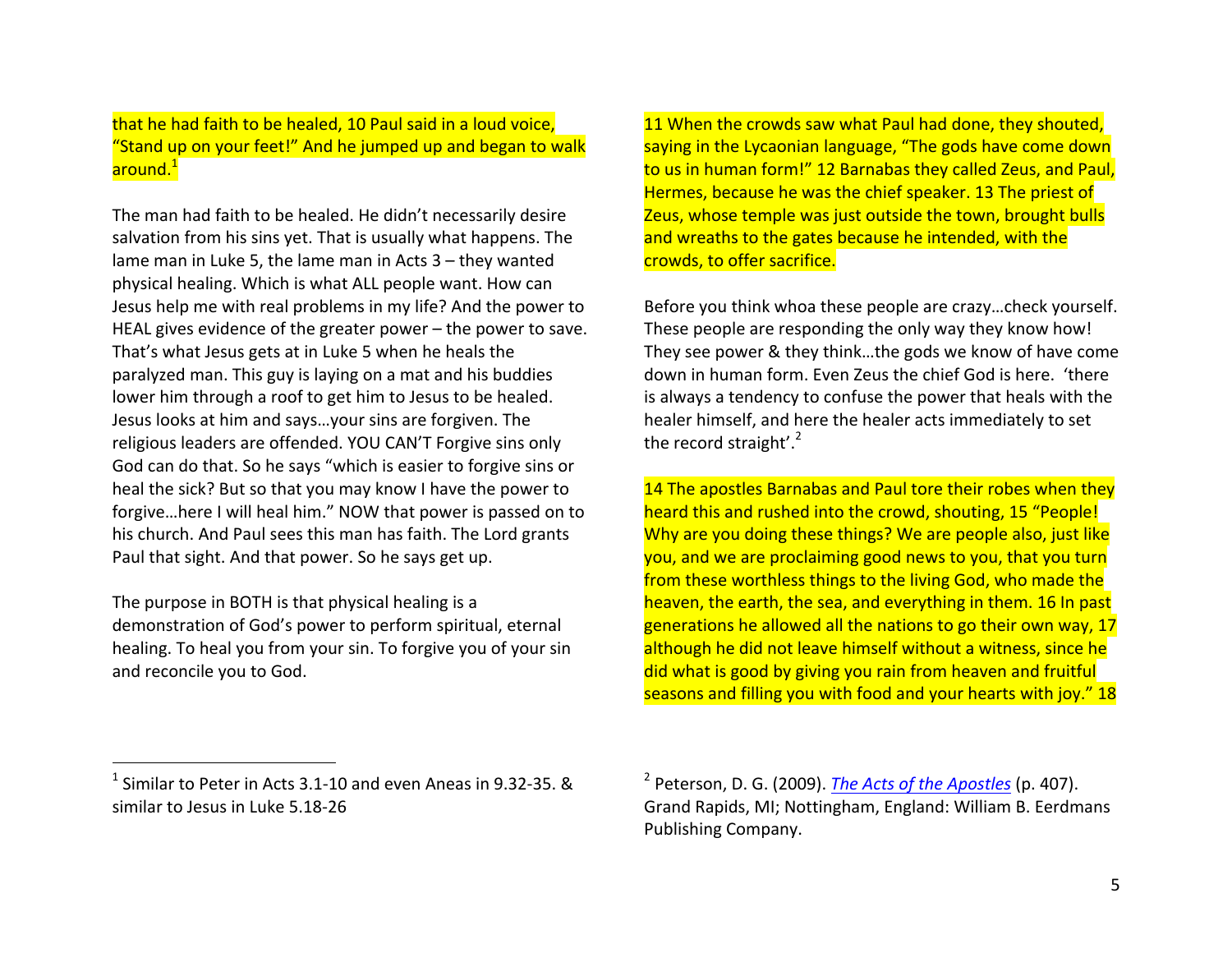## Even though they said these things, they barely stopped the crowds from sacrificing to them.

Now this is such a great missionary text to me. Paul and Barnabas make sure, real fast, to divert praise AWAY from themselves. We are people just like you! We are proclaiming good news to you! Don't praise us and miss God! They want these people to praise... just to praise God. And then they go immediately into showing how God has been pursuing them all along. IT'S ALWAYS BEEN GOD! God gave you rain; God gave you harvest. God gave you joy. Every time you had a full meal and leaned back at the table around your family and thought wow, this is great. This is the life. ---that moment right there where your heart feels full  $-$  that is NOT your doing. You didn't create that. Zeus didn't create it. The UNIVERSE didn't do that. The Living God gave you that moment. And Paul says...it wasn't me. I get ZERO credit here.

### **Planning-to-go: decreasing so he increases**

God does not share his glory. That's why these guys are so quick to divert credit to God. And it would be SO EASY to take credit. But they refuse. Because they know God is about God's glory. And if they make this ministry about themselves...oh man they are in trouble. God's not going to be in that. And who knows what direction they could take people down.

### John the Baptist said the same thing

28 You yourselves can testify that I said, 'I am not the Messiah, but I've been sent ahead of him.' 29 He who has the bride is the groom. But the groom's friend, who stands by and listens for him, rejoices greatly at the groom's voice. So this joy of

## mine is complete. 30 He must increase, but I must decrease."  $\cdot$ - John 3:28-30

What John is saying  $-$  Best Man shouldn't be flirting with the BRIDE! Shouldn't be trying to get her attention. Bride shouldn't even see him. Best Man's job is to make Groom look good.

Listen to me there should be no such thing as Christian fame. We are SO PRONE to worship SOMETHING though that even we Christians create paths to fame. I think it's good to have heroes in the faith. A hero in the faith is something different though than fame. But I see too many who have sought the limelight for themselves and use God as a means to get it. Who are trying to author their own story and make God one of their endorsements. Please do not try to use God for your own glory. That is not what God is sending you for. He's sending you, in the words of count Zinzendorf to Preach Christ, Die, and be forgotten. It may be that your pursuit of your own glory, your own legacy, is the thing that's keeping you from the joy of the "sent" life.

Ok what happens next? Pretty similar story line. Here come those angry unbelieving Jews. They followed him from Iconium where he just was. That's a 100-mile trek. You gotta be mad to follow a guy 100 miles to beat him up.

19 Some Jews came from Antioch and Iconium, and when they won over the crowds, they stoned Paul and dragged him out of the city, thinking he was dead.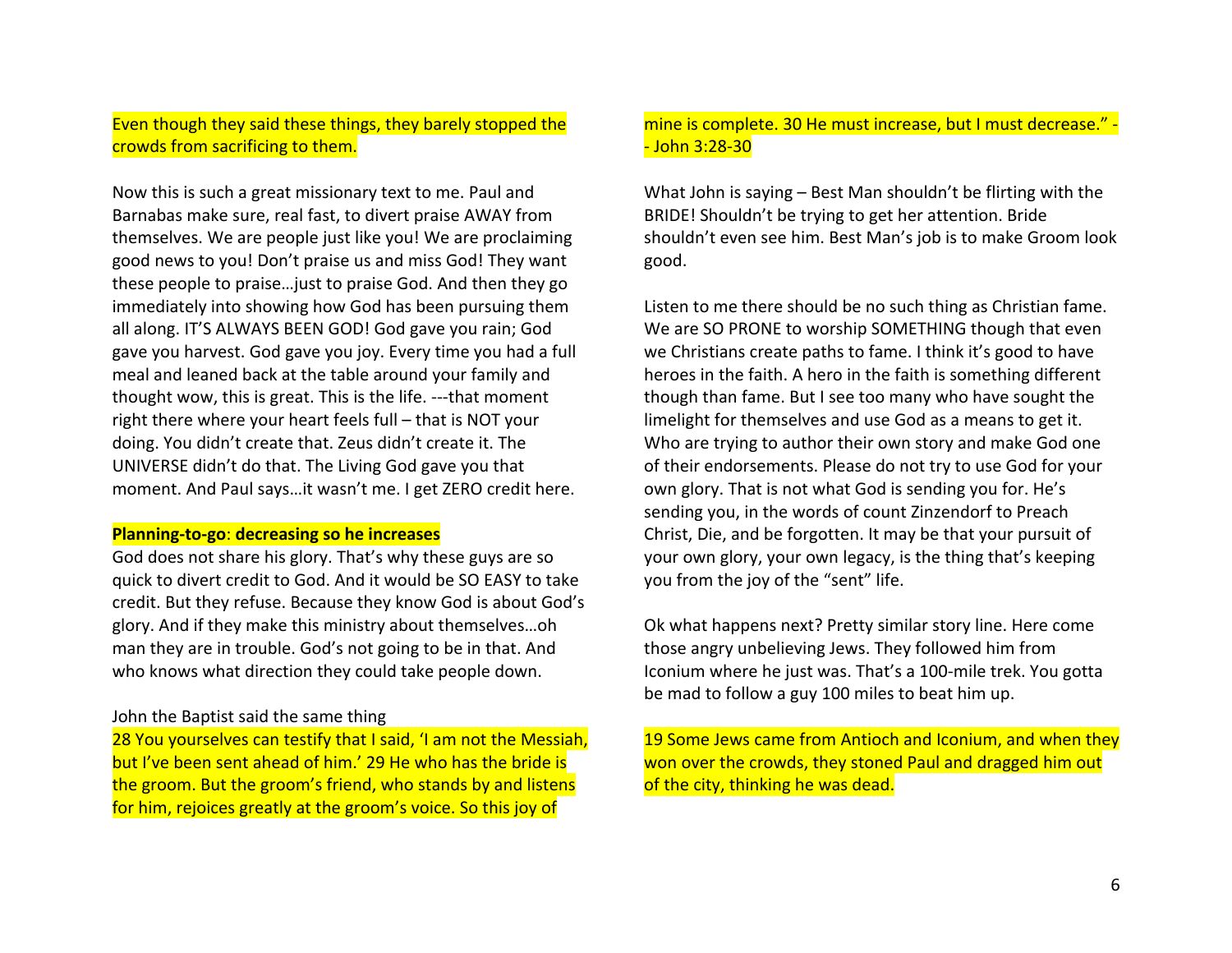This time the Jews got him. In Iconium they TRIED to stone him. In Lystra, they did stone him. To the point they dragged him out of the city and thought he was dead.

## **Planning-to-go: Expecting to suffer & sacrifice**

Let me be clear  $-1$  do believe God is going to call some of you to take the gospel to a part of the world where Christ is not known. And where preaching the gospel may bring hostile physical attack. And you may die. The possibility that if we, over time, remain steadfastly a planning-to-go church - I may get a call that Darren & Jennifer or Dominique & Nicole have been killed in Somalia. I may get a call that Brandon is hiding in a bunker in Iran and we don't know if he will make it out. I get that the Lord may use my words here today to create a chain of events that leads to that call. And the only thing that keeps my mouth open is that scripture says how beautiful are those feet. Calls them honored to be able to suffer like their messiah. And it says live is CHRIST and to die is GAIN. And it is ONLY security in Christ and the promise of heaven that makes such a life make any sense.

Most will be called to locations, maybe even staying here in Charlotte, where you will not be hunted. But you will suffer and sacrifice. We must plan for it. We must expect it. Are you ready for rejection when you share the gospel? Middle & High School students: Are you ready to be the only kid on the team who doesn't play on Sundays because he chooses Jesus over sports? What about the employee or employer who is ostracized for practicing a faith, for preaching a gospel, that directly contradicts the worldview of the day? You will suffer,

you will sacrifice. Jesus didn't say if they reject you, he said WHEN. 

22 Blessed are you when people hate you, when they exclude you, insult you, and slander your name as evil because of the Son of Man. 23 "Rejoice in that day and leap for joy. Take note  $-$  your reward is great in heaven, for this is the way their ancestors used to treat the prophets. -- Luke 6:22-23

Let me show you what Love looks like in the face of that. Jesus said later in Luke 6 that love looked like turning the other cheek. Evidently Paul knew that teaching of Jesus. because look at what he did next:

## 20 After the disciples gathered around him, he got up and went into the town. The next day he left with Barnabas for Derbe.

The church came to his aid. And then he got back up and went into the town. Oh man. In the words of Sean carter  $-$  Go on and brush your shoulders off. When you get so beat up they think you are dead. And then you get up off the dirt and walk back into town. This was a big moment for Paul.  $3$  When they stoned him  $-$  he loved them enough to go back. Oh what love.

**Planning-to-go: Loving people who don't love Jesus...yet** 

Only one saturated like a full sponge with the love of God is able to get his brains beat & then go back in. Here's the thing  $-$  he loved who God loved. God loves people that don't love him yet. And ya'll I'm going to go ahead and tell you that is hard. the only way to do that... is to remember 1 Corinthians  $6.11$  – such were some of you. Such were some of you.

 $3$  He references this one in 2 Cor. 11:25; 2 Tim. 3:11; and possibly Gal. 6:17.